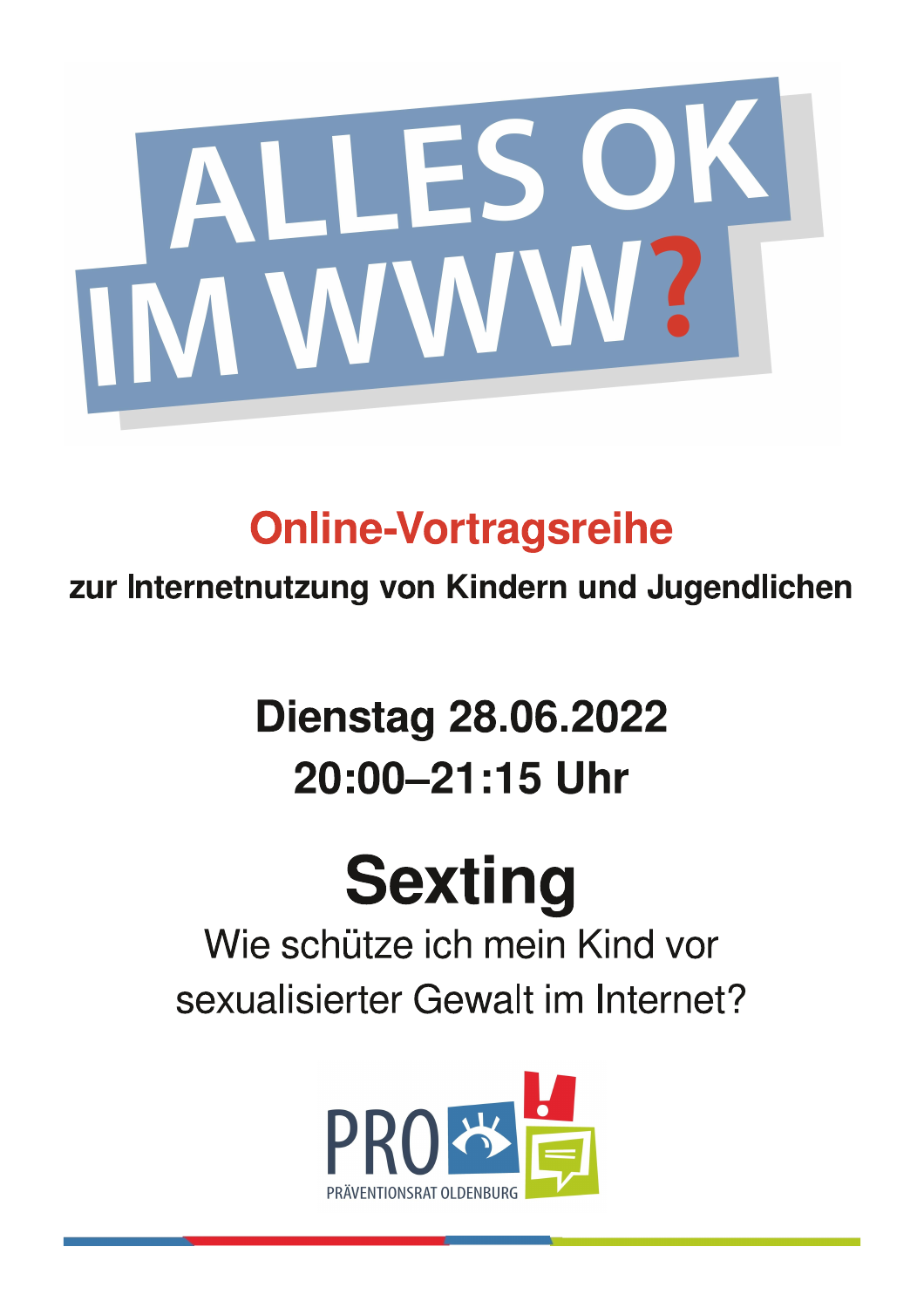## Der aktuelle Vortrag

## **Sexting**

### Wie schütze ich mein Kind vor sexualisierter Gewalt im Internet?

#### Zum Online-Vortrag am Dienstag, 28. Juni 2022 20:00-21:15 Uhr kommen Sie hier: www.praeventionsrat-oldenburg.de

Das Internet ist toll! Dort gibt es viele spannende Angebote, die von Kindern, Jugendlichen und Erwachsenen gleichermaßen gerne genutzt werden. Doch wie überall im Leben können einzelne Aspekte schiefgehen. Sexuelle Gewalt ist so ein Aspekt. Und auch wenn diese online oft von Fremden ausgeht, können selbst die eigene Klassengemeinschaft oder einzelne Freundschaften zum Problem werden. Am Thema Sexting zeigen wir an diesem Abend exemplarisch die Entwicklung von digitaler Kommunikation unter jungen Menschen, die Folgen vom Versenden intimer Bilder und überlegen, wie wir unsere Kinder nachhaltig schützen und unterstützen können.

#### Die Referentin

Christina ter Glane ist medienpädagogische Referentin und bundesweit in Sachen Medienkompetenz im Einsatz. Sie bildet u.a. Medienscouts aus und betreut online Opfer von Cybermobbing.